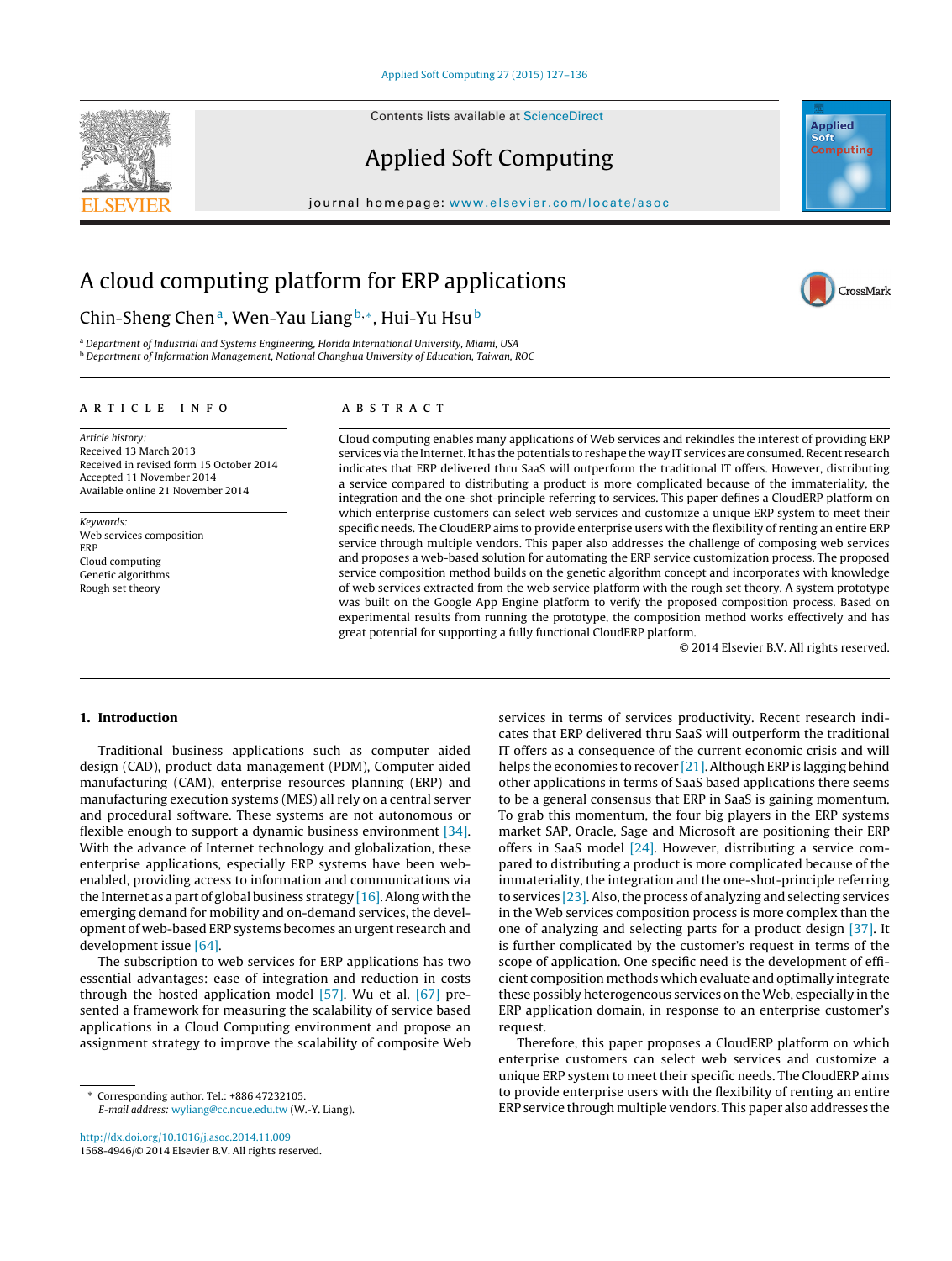challenge of composing web services and proposes a web-based solution for automating the ERP service customization process. This study proposes a method that makes use of the genetic algorithm (GA) concept and the rough set theory to solve the Web services composition problem. The genetic algorithm incorporates with rough set theory to solve the web services composition problem has been discussed and applied [\[5,36,37\].](#page--1-0) However, these all focus on how to use rough set theory to extract rules and ignore the feature of the application domain. The novelty of the proposed method lies in the application domain (Cloud ERP).

This remainder of this paper is organized as follows: Section 2 reviews the concepts of Web-based ERP and Web services composition. In Section 3, a novel ERP platform called CloudERP is proposed. In Section [4,](#page--1-0) the proposed composition method for Web ERP services is presented. In Section [5,](#page--1-0) a system prototype is presented along with experimental data analysis and then followed by Section [6](#page--1-0) which provides concluding remarks and summary of future research directions.

#### **2. Literature review**

#### 2.1. Web-based ERP

ERP systems are one of the most adopted information technology (IT) solutions in organizations [\[2\].](#page--1-0) Because of their scale and substantial resources consumption, it is not surprising that ERP systems have been a center of focus by both researchers and practitioners [\[11\].](#page--1-0) The key competitive edge for every enterprise in the 21st century is in its ability to prescribe, standardize, and adapt its business activities and collaborations with customers, suppliers, partners and competitors [\[34\].](#page--1-0) Most ERP vendors today recognize this interoperability issue as significant and have built up Internet-enabled supply chain/logistics modules to facilitate integration with the back-end systems of supply chain partners relying on a diverse set of legacy databases, IT infrastructure and applications [\[52\].](#page--1-0) For example, Gollakota [\[15\]](#page--1-0) reported a company which created kiosks with Internet and computer access and operated a web portal serving the needs of the farming industry. The portal provided information relating to farming techniques, farm business information, and general information such as weather and climate, and access to the firm's ERP system. Separately, Tarantilis et al. [\[57\]](#page--1-0) presented a Web-based ERP system developed to address business problems and manage real-world business processes ranging from a simple office automation procedure to complex supply chain planning. Zhang et al. [\[75\]](#page--1-0) explored the IT service innovation in textile industrial clusters from a service system perspective. They argued that the IT enabled producer service could be used to ensure the structural upgrading of the textile industrial clusters. Mital et al. [\[44\]](#page--1-0) also developed an integrative framework to identify the determinants of choice of SaaS in the specific context of SaaS based e-procurement and ERP.

In summary, one of the most important trends in the recent years is cloud computing. It has the potentials to reshape the way IT services are consumed. More recently, some ERP vendors have moved some of their offerings to the cloud e.g., SAP By Design. However, there is still a lot to be done in order for the customers to see more and more services and suites moving to the cloud. Therefore, more research efforts are still needed in order to elucidate knowledge on the marriage of the two [\[11\].](#page--1-0)

#### 2.2. Web services composition

The capability of composition is an important strength of any Web services provider. Rather than accessing a single service, composing services is essential as it adds better benefits to its users

[\[13\].](#page--1-0) By ensuring high-level interoperability, Web services offer have the capability of composing compatible processes referred to as composite Web services, independent of specific platforms and computing paradigms [\[42\].](#page--1-0) While elementary Web services do not rely on other Web services to fulfil external requests, composite services integrate multiple service components to fulfil a customer's request [\[43\].](#page--1-0)

Several approaches and applications have been proposed to exploit the concept of Web services composition. One research looked into the role of policies and context for framing the composition of Web services. Policies are to govern the behavior of Web services engaged in composition; and context is to sup-port the development of adaptable Web services [\[42\].](#page--1-0) Yu et al. [\[73\]](#page--1-0) designed a broker-based architecture for selecting Quality of Service (QoS)-based services. The objective of service selection is to maximize an application-specific utility function under the end-to-end QoS constraints. Park [\[46\]](#page--1-0) presented a decentralized protocol design called the Web services co-allocation protocol, aiming to facilitate the execution of composite Web services, while Lee et al. [\[32\]](#page--1-0) proposed a Web services-based Multidisciplinary Design Optimization (MDO) framework that synthesizes both disciplinary and cross-disciplinary resources available for MDO. Taking advantage of Web services, Zhao et al. [\[77\]](#page--1-0) built a biomedical digital library infrastructure called the Living Human Digital Library (LHDL) that allows clinicians and researchers to preserve, trace, and share data resources, as well as to collaborate at the dataprocessing level. Recently, Yahyaoui et al. [\[70\]](#page--1-0) proposed a novel matchmaking approach between fuzzy user queries and real world Web services. The matchmaking spans over a domain dependent classification step that produces fuzzy classification rules for Web services. Furthermore, these rules are leveraged to classify Web services into categories, whichallow reducing thematchmaking space. One study developed an efficient approach for automatic composition of Web services using the state-of-the-art Artificial Intelligence (AI) planners [\[79\].](#page--1-0)

Rajeswari et al. [\[51\]](#page--1-0) revealed various challenges in the QoS parameter for Web service composition because it is difficult to recognize. In summary, Web services composition is a complex issue. The complexity initially arises from the diversity and compatibility of the composition components of Web services. It is further complicated by the customer's request in terms of the scope of application. In theory, service components are developed by different organizations and offered by different providers at different rates. There is a general need for developing principles and methodologies for managing composite Web services. One specific need is the development of efficient composition methods which evaluate and optimally integrate these possibly heterogeneous services on the Web, especially in the Cloud ERP application domain, in response to an enterprise customer's request.

#### **3. CloudERP**

Cloud computing is defined as both the applications delivered as services and the hardware and systems software in the data centers that provide those services  $[3]$ . Kim  $[29]$  anticipated that Cloud computing would become a key computing paradigm for the next 5–10 years. Cloud services can be viewed as a cluster of service solutions based on cloud computing, which involves making computing, data storage, and software services available via the Internet. Generally, cloud services can be divided into three categories [\[69\]:](#page--1-0)

(1) Software as a service (SaaS): Applications services delivered over the network. SaaS simplifies the utilization of a large